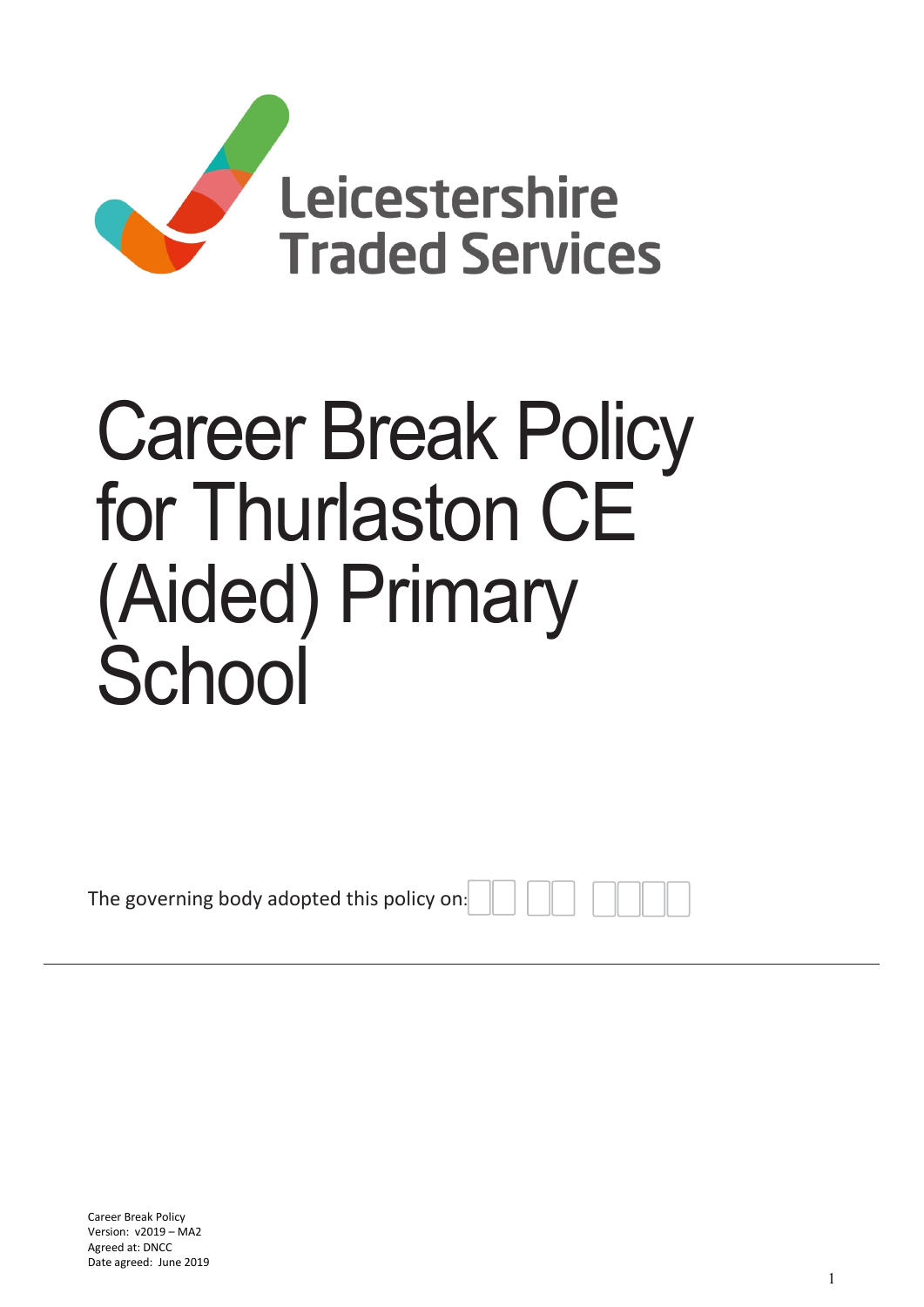This policy applies to all teaching and support staff employed within schools and academies, regardless of whether they are employed on a full time or part time basis, who are considering taking a period of extended time off from their current employment. It does not apply to:

- agency workers;
- casual workers;
- consultants or self-employed contractors;
- apprentices.

All requests for time off will be fully and objectively considered to ensure all staff are treated consistently and equitably.

For the purposes of this document, all periods of leave will be referred to as "career breaks".

## 1. Purpose

- 1.1 The school recognises the importance of supporting its employees to achieve and maintain a healthy work-life balance. Career breaks or sabbaticals can provide employees with the opportunity to take an extended period of time away from work, for example:
	- to pursue further full time education
	- to pursue a personal interest or undertake a personal project
	- **for a period of extended overseas travel**
	- to undertake voluntary service abroad
	- or to fulfil personal or domestic commitments.
- 1.2 This policy does not form part of any employee's contract of employment and may be amended at any time.

## 2. Eligibility Criteria

- 2.1 There is no statutory right for employees to be granted a career break. It is therefore the responsibility of the school and the employee to agree the terms of any period of leave.
- 2.2 To be eligible to apply for a career break, employees must:
	- Have at least two years' continuous service. The School may consider applications from employees with less service where there are exceptional circumstances.
	- Agree to maintain regular communication with the school during the period of leave. This should be agreed before the employee commences their career break.
	- Have committed to an agreement to return to work on a specified date at the end of the period of leave.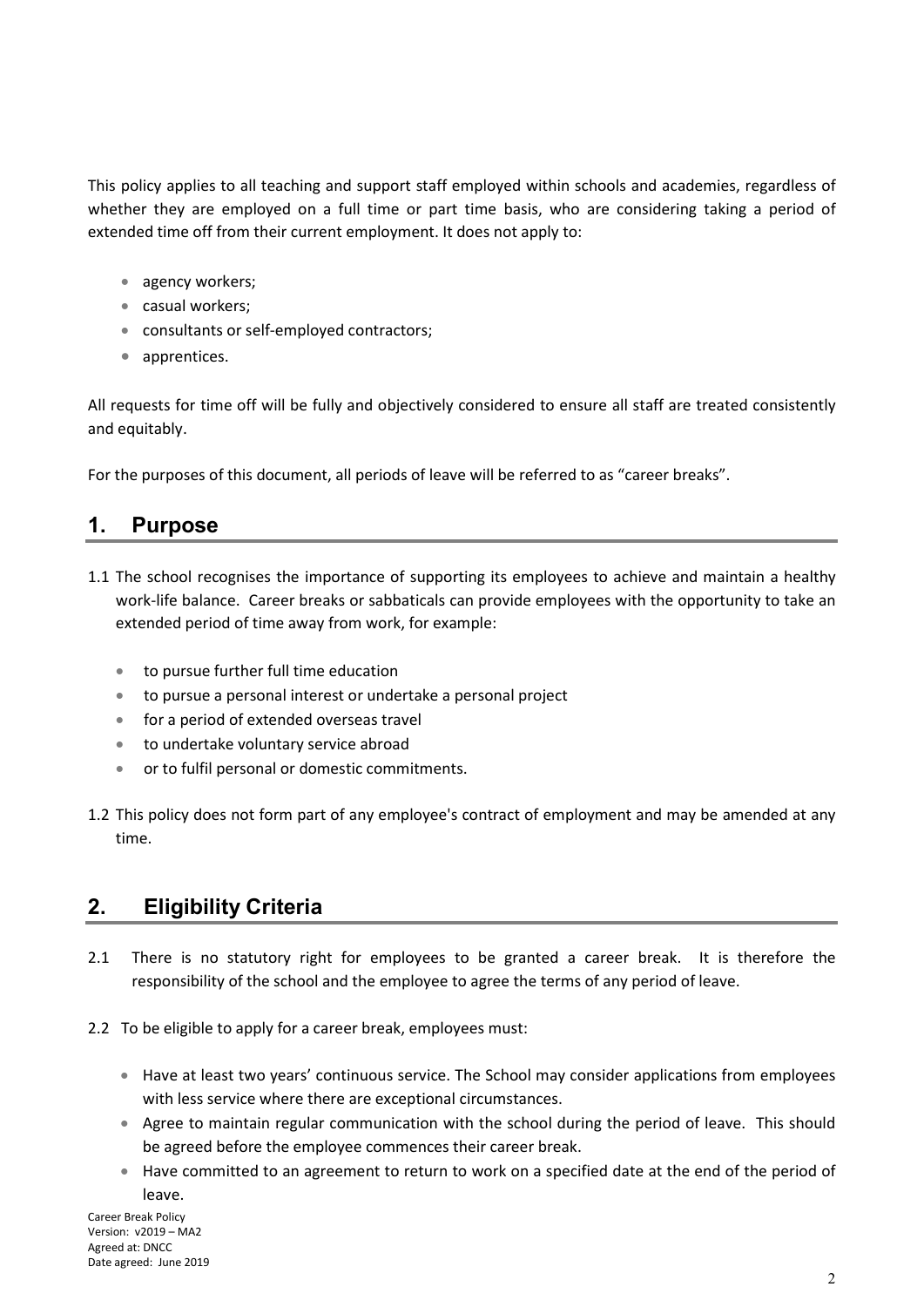- Not have taken a career break previously within this school.
- 2.3 The granting of any period of leave and the length of the break will be entirely at the school's discretion and will depend up on the needs of the school at the time the request is received. As there is no guarantee that a request will be agreed, employees must not commit themselves to any plans until they have received confirmation that their career break has been approved.
- 2.4 The school will guarantee an employee the opportunity to return to the role they occupied prior the career break, however, this will be wholly dependent on any organisational restructures that will be necessary to carry out during the period of the career break – please see section 10 for more details. OR if that job is no longer part of the schools organisational structure, a return to another job on terms and condition no less favourable.

# 3. Duration of Career Breaks

- 3.1 Career breaks will be granted for a minimum period of 1month and a maximum period of 1 year.
- 3.2 For fixed-term employees, the duration of the career break cannot exceed the length of their current contract.

# 4. Application Procedure

- 4.1 Employees wishing to apply for a career break must firstly discuss their intentions informally with the Head Teacher to outline the reasons for their request, the proposed length of absence and how the workload may be managed during the absence.
- 4.2 Following this the employee must submit their formal request, in writing using the Form at Appendix A, to the Head Teacher at least 1 term before the proposed start date of the period of leave.
- 4.3 The employee's request must include:
	- The purpose of the career break;
	- The proposed start date
	- The duration of leave being requested;
	- Whether they have had any previous career breaks, and if so the dates between this was taken;
	- Any benefits to the schools, if any, of the proposed career break;
	- Details of how the work would be covered during the absence;
	- Any relevant supporting documentation to accompany the request.

# 5. Decision Makers

5.1 All requests for time off should be sent to the Head Teacher in the first instance along with any supporting documentation.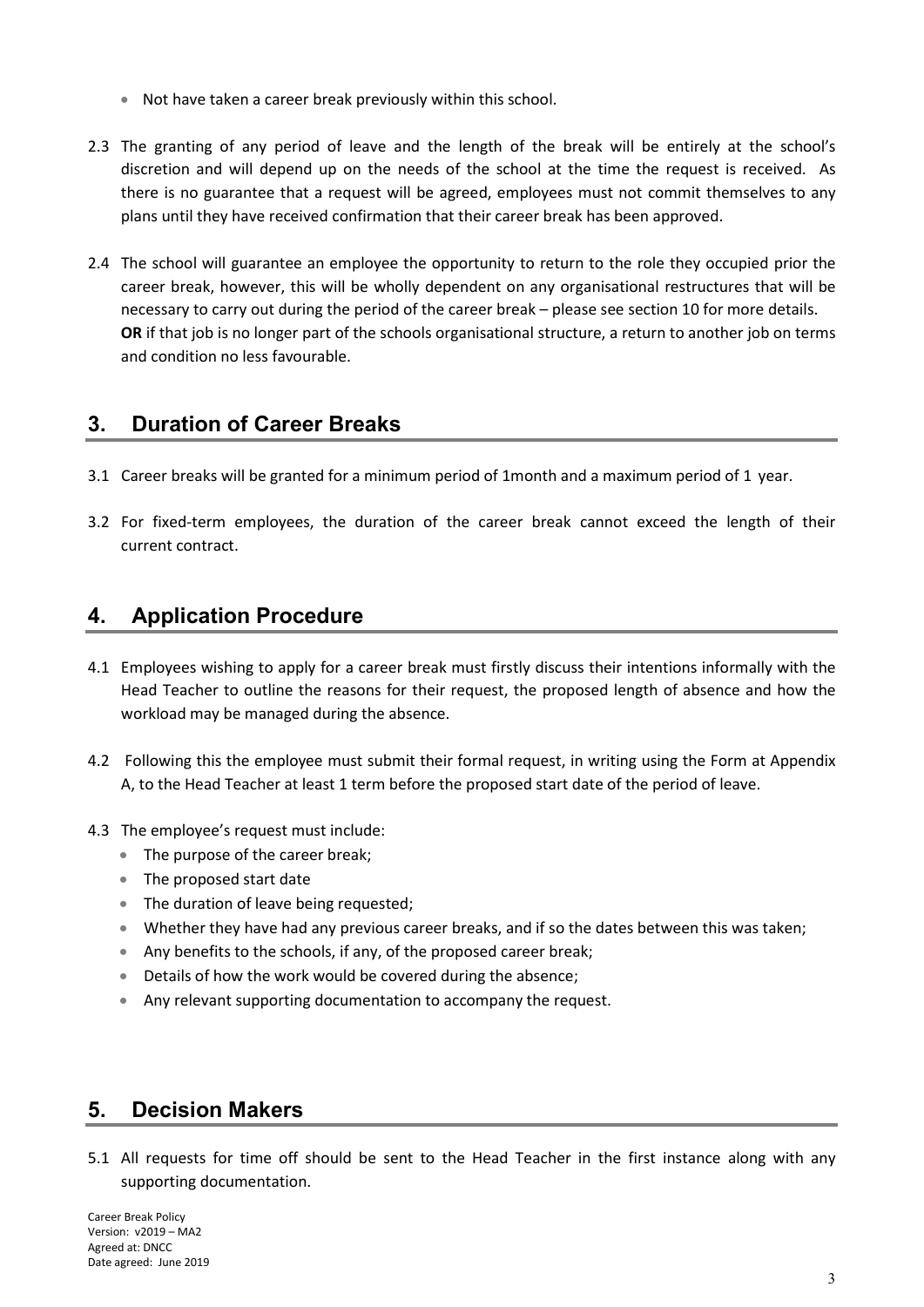5.2 Each application will be considered on a case by case basis and a response will be provided within 10 working days of receipt of the formal application.

## 6. Declining a Request for Leave

6.1 The following are examples of the circumstances in which an employee's request may be refused:

- If the employee is taking up alternative employment or starting up a personal business venture;
- If, during the break, the employee will be involved in activities which conflict with the interests of the school;
- It is not possible to cover the employee's post either by recruiting an additional person or reorganising the work amongst existing employees;
- The employee is subject to formal disciplinary or capability proceedings or has a live warning on their file;
- The employee has been formally advised in writing that their post is at risk of redundancy;
- It would result in a substantial negative impact on the school and/or its pupils.
- 6.2 Where a request is refused, the employee's manager will confirm, in writing, the reasons for declining the request. There will be no employee right of appeal against a decision to refuse a request for leave.

## 7. Contractual Position During Period of Leave

- 7.1 The following contractual arrangements will apply during the career break period:
	- All career breaks will be unpaid.
	- Where possible the employee's substantive post will be held open for the employee their return;
	- Employees will not be obliged to do any work or attend any events during a career break unless this has been explicitly agreed prior to the start of the career break. Such work may include attending training or other events.
	- Annual leave will not accrue during the period of the leave.
	- Employees will retain their continuity of service for the duration of the period of leave;
	- Incremental progression will not apply during the break, therefore all pay decisions will be suspended until the next pay review following the employees return to work.
	- In the event of sickness, there is no entitlement to sick pay and the period of leave will not be extended;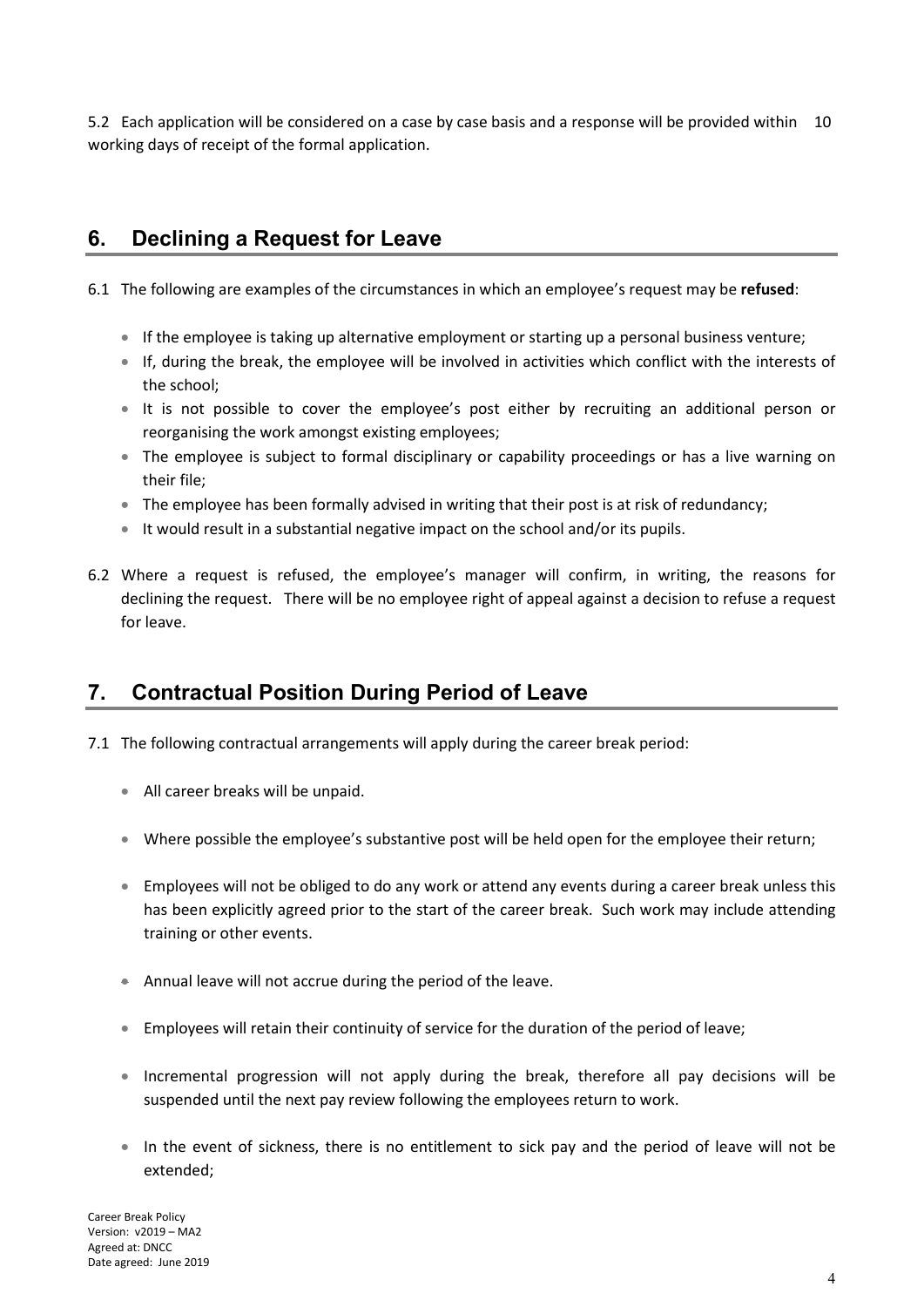- Any existing salary sacrifice arrangements will be suspended during the period of leave. Employees are responsible for ensuring that they are aware of the implications of this.
- Periods of unpaid leave can affect an employee's entitlement to maternity, adoption and paternity pay.
- Career breaks can result in a shortfall in an employee's pension benefits. Employees who are members of the Local Government Pension Scheme can replace this shortfall by paying increased contributions when they return to work:

#### LGPS Members:

Employees should contact the LGPS Team at County Hall on 0116 3057886 for further advice.

#### Teacher Pensions Scheme Members:

 Employees should contact the Teacher's Pension scheme for information on how the career break may impact their pension benefits;

### 8. Additional Points

- 8.1 During the period of leave, Schools are responsible for making the employee aware of any advertised vacancies that become available at the school. An employee who applies for, and is successfully appointed to a role will commence the role in line with the advertised start date. Their leave arrangement will automatically come to an end.
- 8.2 Where it is necessary for the school to undertake an organisational change process, every effort will be made to consult with the absent employee. If an employee's post becomes "at risk" due to a redundancy process whilst they are on a career break, every effort should be made to keep the employee informed of proposed changes and any developments that may affect them. The employee is also responsible for ensuring that they engage in the process and attend any necessary selection processes that are required.
- 8.3 The School reserves the right, in exceptional circumstances, to recall the employee to work prior to the agreed period of leave end date. Notice will be given in line with the employee's contract of employment.
- 8.4 The School's Code of Conduct regarding secondary employment remains in force during the leave period. Employees must therefore obtain permission if they wish to undertake any paid work during their career break.

## 9. Maintaining Contact During a Period of Leave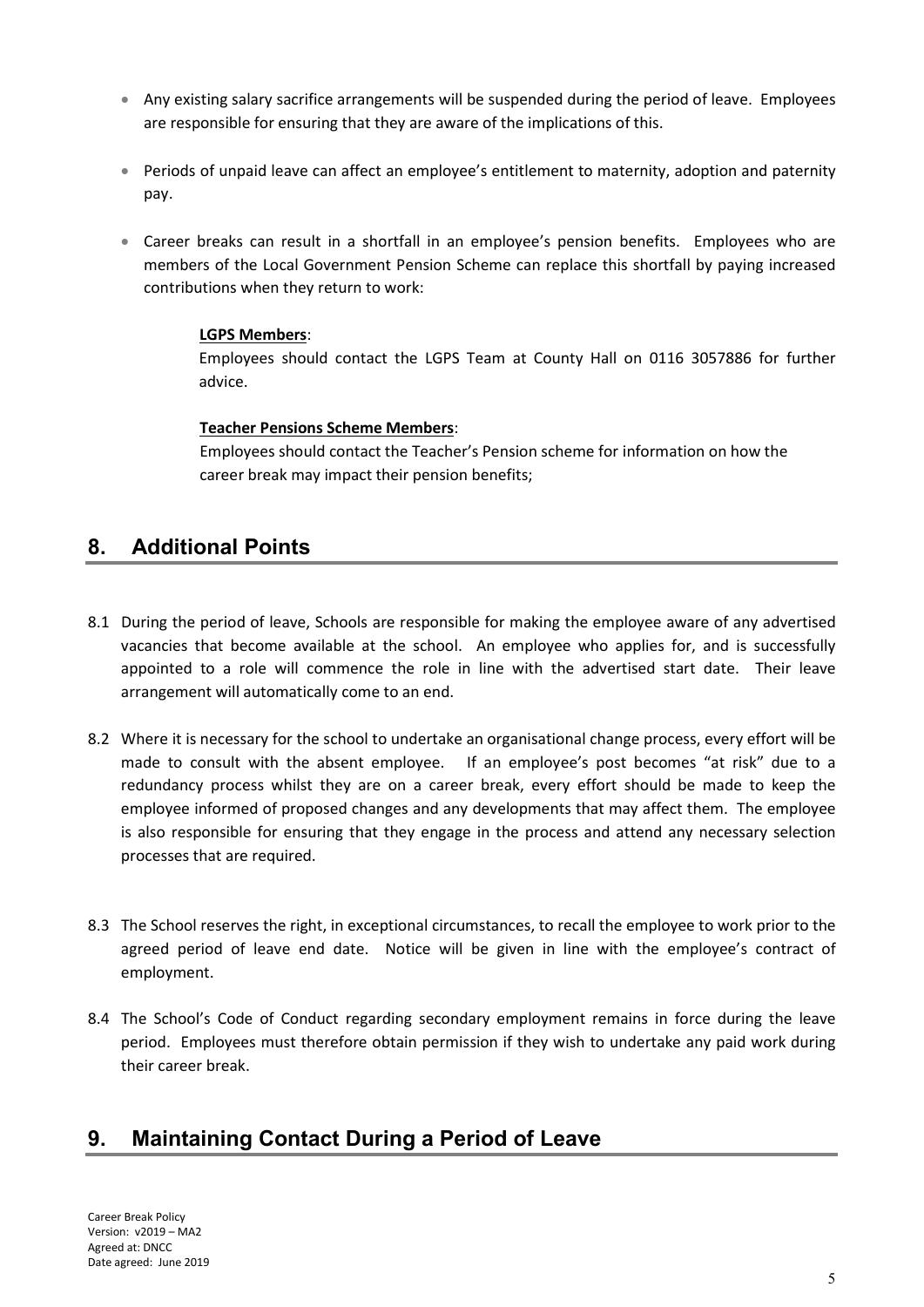- 9.1 Both the employee and the Head Teacher are responsible for ensuring that regular contact is maintained during the career break. This will ensure that the employee is kept informed of any changes and/or developments within their team and/or the School.
- 9.2 Employees must inform the school as soon as practically possible if there is a change in personal information/circumstances during the career break, such as change of name or address.
- 9.3 It may be appropriate for the employee to attend training during the career break, this should have been agreed with the employee in advance. Any time spent on training should be compensated by the equivalent paid time off when the employee returns to work/ will be paid at the equivalent rate of pay in force prior to the career break being taken.

# 10 . Returning To Work

- 10.1 When approving the request for a career break a date by which the employee must contact the school to confirm arrangements for their return.
- 10.2 Employees wishing to return to work earlier than previous agreed are required to give notice in line with their contract of employment; it may not always be possible to accommodate this request.
- 10.3 On their return to work, the Head Teacher will ensure that the employee is suitably inducted back into the workplace and brought up to speed with developments and changes that may have occurred during the period of absence.
- 10.4 Employees unable to return to work due to ill health must advise the school as soon as possible in line with the Schools Sickness reporting procedures.
- 10.5 Employees wishing to terminate their employment whilst on a career break must provide notice to the school in line with their contract of employment.